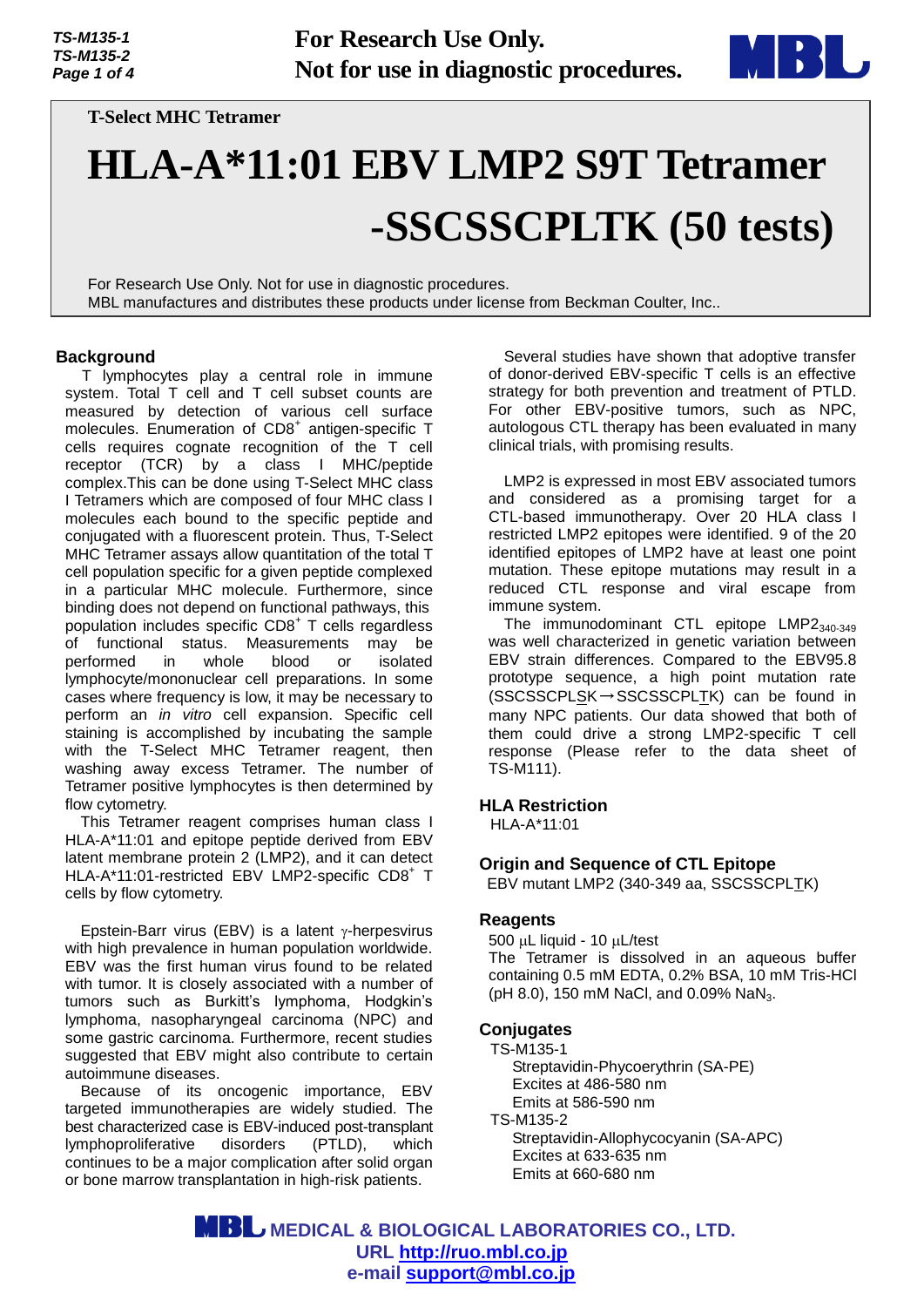#### **Storage Conditions**

Store at 2 to 8°C. Do not freeze. Minimize exposure to light. The expiration date is indicated on the vial label.

#### **Evidence of Deterioration**

Any change in the physical appearance of this reagent may indicate deterioration and the reagent should not be used. The normal appearance is a clear, colorless to pink (SA-PE), or light blue (SA-APC).

#### **Usage**

This reagent is for use with standard flow cytometry methodologies.

#### **References for This Product**

- 1) Lee SP, *et al*. *J Immunol* **158**: 3325-3334 (1997)
- 2) Wang X, *et al*. *J Immunol* **91**: 2564-2573 (2010)
- 3) Han J, *et al*. *PLoS One* **7**: e34726 (2012)

#### **High Specificity**

The T cell surface CD8 enhances T cell antigen recognition by binding to HLA class I molecules. Therefore, MBL produced T-Select MHC class I human Tetramers with one point mutation at the HLA  $\alpha$ 3 domain known to alter the interaction with CD8. These mutated Tetramers showed a greatly diminished nonspecific binding but retained specific binding. Alterations of CD8 binding by mutation of the MHC greatly improved the specificity of MHC-peptide multimers, thus providing efficient tools to sort specific human T cells for immunotherapy. (French application Number; FR9911133)

## **References for T-Select MHC Tetramer**

Altman JD, *et al. Science* **274**: 94-96 (1996) McMichael AJ, *et al. J Exp Med* **187**: 1367-1371 (1998) Bodinier M, *et al. Nat Med* **6**: 707-710 (2000)

#### **Statement of Warnings**

- 1. This reagent contains 0.09% sodium azide. Sodium azide under acid conditions yields hydrazoic acid, an extremely toxic compound. Azide compounds should be flushed with running water while being discarded. These precautions are recommended to avoid deposits in metal piping in which explosive conditions can develop. If skin or eye contact occurs, wash excessively with water.
- 2. Specimens, samples and material coming in contact with them should be handled as if capable of transmitting infection and disposed of with proper precautions.
- 3. Never pipette by mouth and avoid contact of samples with skin and mucous membranes.
- 4. Minimize exposure of reagent to light during storage or incubation.
- 5. Avoid microbial contamination of reagent or erroneous results may occur.
- 6. Use Good Laboratory Practices (GLP) when handling this reagent.

#### **Materials Required But Not Supplied**

- 12 x 75 mm polypropylene test tubes
- Transfer pipettes
- Pipettors and disposable pipette tips
- Vortex mixer
- Centrifuge capable of 150 x g or 400 x g
- Aspirator
- PBS
- Red blood cell lysis reagent
- Anti-CD8-FITC, Beckman Coulter, Inc., PN 6603861
- Anti-CD8-PC5, Beckman Coulter, Inc., PN 6607011
- 7-AAD Viability Dye, Beckman Coulter, Inc., PN A07704
- Clear Back (human FcR blocking reagent), MBL, PN MTG-001

#### **Procedure for Whole Blood**

- 1. Collect blood by venipuncture into a blood collection tube containing an appropriate anti-coagulant.
- 2. Add 10  $\mu$ L of T-Select MHC Tetramer to each 12 x 75 mm test tube.
- 3. Add 200  $\mu$ L of whole blood into each test tube.
- 4. Vortex gently.
- 5. Incubate for 30-60 minutes at 2-8°C or room temperature (15-25°C) protected from light.
- 6. Add any additional antibodies (e.g. anti-CD8) and vortex gently.
- 7. Incubate for 30 minutes at 2-8°C protected from light.
- 8. Lyse red blood cells using commercially available reagents.
- 9. Prepare samples according to description of the package insert.
- 10. Store prepared samples at 2-8°C protected from light for a minimum of 1 hour (maximum 24 hours) prior to analysis by flow cytometry.

#### **Procedure for Peripheral Blood Mononuclear Cells**

- 1. Prepare peripheral blood mononuclear cells (PBMC) according to established procedures. Cells should be re-suspended at a concentration of 2 x 10<sup>7</sup> cells/mL. 50  $\mu$ L of sample is required for each T-Select MHC Tetramer determination.
- 2. Add 10  $\mu$ L of Clear Back (human FcR blocking reagent, MBL, PN MTG-001) to each 12 x 75 mm test tube.
- 3. Add 50  $\mu$ L PBMC into each test tube (e.g. 1 x 10<sup>6</sup>) cells per tube).
- 4. Incubate for 5 minutes at room temperature.
- 5. Add 10 µL of T-Select MHC Tetramer and vortex gently.
- 6. Incubate for 30-60 minutes at 2-8°C or room temperature (15-25°C) protected from light.
- 7. Add any additional antibodies (e.g. anti-CD8) and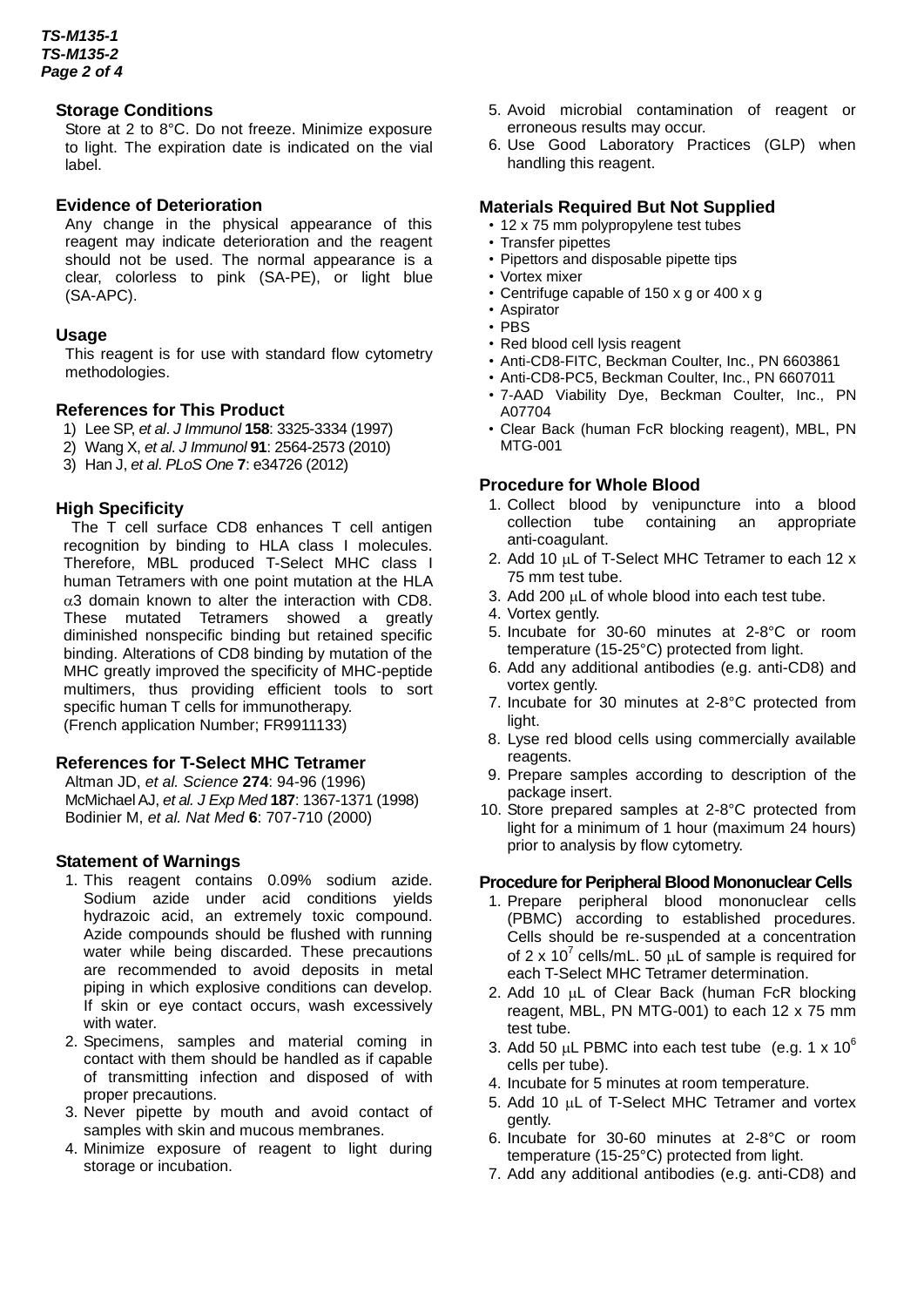## *TS-M135-1 TS-M135-2 Page 3 of 4*

vortex gently.

- 8. Incubate for 30 minutes at 2-8°C protected from light.
- 9. Add 3 mL of PBS or FCM buffer (2% FCS/0.09% NaN3/PBS).
- 10. Centrifuge tubes at 400 x g for 5 minutes.
- 11. Aspirate or decant the supernatant.
- 12. Resuspend the pellet in 500 uL of PBS with 0.5% formaldehyde.
- 13. Store prepared samples at 2-8°C protected from light for a minimum of 1 hour (maximum 24 hours) prior to analysis by flow cytometry.

## **Limitations**

- 1. For optimal results with whole blood, retain specimens in blood collection tubes at room temperature, while rocking, prior to staining and analyzing. Refrigerated specimens may give aberrant results.
- 2. Recommended cell viability for venous blood specimens is > 90%.
- 3. Prolonged exposure of cells to lytic reagents may cause white blood cell destruction and loss of cells in the population of interest.
- 4. All red blood cells may not lyse under the following conditions: nucleated red blood cells, abnormal protein concentration or hemoglobinopathies. This may cause falsely decreased results due to unlysed red blood cells being counted as leukocytes.

## **Technical Hints**

- A. If PBMC culture is needed, we recommend the use of heparin as an anti-coagulant.
- B. Clear Back reagent (human FcR blocking reagent) may effectively block non-specific binding caused by macrophages or endocytosis, resulting in clear staining when cells are stained with MHC Tetramer and antibodies. Please refer to the data sheet (MBL, PN MTG-001) for details.
- C. A Tetramer that is constructed with the same allele of interest and an irrelevant peptide may be used as a negative control.
- D. We recommend the use of anti-CD8 antibody, clone SFCI21Thy2D3 (T8, Beckman Coulter, Inc.), because some anti-CD8 antibodies inhibit Tetramer–specific binding to TCR.
- E. The use of CD45 antibody and gating of the lymphocyte population are recommended in order to reduce contamination of unlysed or nucleated red blood cells in the gate.
- F. Apoptotic, necrotic, and/or damaged cells are sources of interference in the analysis of viable cells by flow cytometry. Cell viability should be determined by 7-aminoactinomycin D (7-AAD) staining; intact viable cells remain unstained (negative).
- G. Cells do not require fixation prior to analysis if the stained cells are analyzed by flow cytometry within several hours.

## **Related Products T-Select Human Tetramers**

#### **EBV**

```
TS-0011-1C HLA-A*02:01 EBV BMLF1 Tetramer-GLCTLVAML-PE
TS-0011-2C HLA-A*02:01 EBV BMLF1 Tetramer-GLCTLVAML-APC
TS-M006-1 HLA-A*02:01 EBV LMP1 Tetramer-YLQQNWWTL-PE
TS-M030-1 HLA-A
*
02:01 EBV LMP2 Tetramer-TVCGGIMFL-PE
TS-M031-1 HLA-A
*
02:01 EBV LMP2 Tetramer-LLWTLVVLL-PE
TS-M069-1 HLA-A
*
02:01 EBV LMP2 Tetramer-FLYALALLL-PE
TS-M032-1 HLA-A
*
02:01 EBV LMP2 Tetramer-CLGGLLTMV-PE
TS-M003-1 HLA-A
*
24:02 EBV BMLF1 Tetramer-DYNFVKQLF-PE
TS-M002-1 HLA-A
*
24:02 EBV BRLF1 Tetramer-TYPVLEEMF-PE
TS-M004-1 HLA-A
*
24:02 EBV EBNA3A Tetramer-RYSIFFDYM-PE
TS-M005-1 HLA-A
*
24:02 EBV EBNA3B Tetramer-TYSAGIVQI-PE
TS-M034-1 HLA-A
*
24:02 EBV LMP2 Tetramer-PYLFWLAAI-PE
TS-M001-1 HLA-A
*
24:02 EBV LMP2 Tetramer-IYVLVMLVL-PE
TS-M035-1 HLA-A*24.02 EBV LMP2 Tetramer-TYGPVFMSL-PE
TS-M009-1 HLA-A*24:02 EBV Mix Tetramer-PE
TS-M028-1 HLA-A*11.01 EBV EBNA3B<sub>399-408</sub> Tetramer-PE
TS-M029-1 HLA-A*11.01 EBV EBNA3B<sub>416-424</sub> Tetramer-PE
TS-M036-1 HLA-A*08:01 EBV BZLF1 Tetramer-RAKFKQLL-PE
TS-M037-1 HLA-B*35.01 EBV BZLF1 Tetramer-EPLPQGQLTAY-PE
TS-M038-1 HLA-B*35.01 EBV LMP2 Tetramer-MGSLEMVPM-PE
TS-M111-1 HLA-A*11.01 EBV LMP2 Tetramer-SSCSSCPLSK-PE
```
## **Control**

TS-M007-1 HLA-A\*24:02 Negative Tetramer-RYLRDQQLL-PE TS-M007-2 HLA-A\*24.02 Negative Tetramer-RYLRDQQLL-APC TS-M007-3 HLA-A\*24:02 Negative Tetramer-RYLRDQQLL-FITC TS-0029-1C HLA-A\*02.01 Negative Tetramer-PE TS-0029-2C HLA-A<sup>\*</sup>02:01 Negative Tetramer-APC

#### **T-Select Peptides**

TS-M001-P HLA-A\*24:02 EBV LMP2 peptide TS-M002-P HLA-A \* 24:02 EBV BRLF1 peptide TS-M003-P HLA-A \* 24:02 EBV BMLF1 peptide TS-M004-P HLA-A\*24:02 EBV EBNA3A peptide TS-M005-P HLA-A \* 24:02 EBV EBNA3B peptide TS-M111-P HLA-A\*11:01 EBV LMP2 peptide TS-M135-P HLA-A \* 11:01 EBV LMP2 S9T peptide

## **Others**

| 4844    | <b>IMMUNOCYTO CD107a Detection Kit</b>     |
|---------|--------------------------------------------|
| 8223    | IMMUNOCYTO IFN-γ ELISPOT Kit               |
| AM-1005 | <b>IMMUNOCYTO Cytotoxity Detection Kit</b> |
| 6603861 | CD8-FITC (T8)                              |
| 6607011 | $CD8-PC5(T8)$                              |
| A07704  | 7-AAD Viability Dve                        |
| MTG-001 | Clear Back (Human FcR blocking reagent)    |

Please check our web site [\(http://ruo.mbl.co.jp\)](https://ruo.mbl.co.jp/) for up-to-date information on products and custom MHC Tetramers.